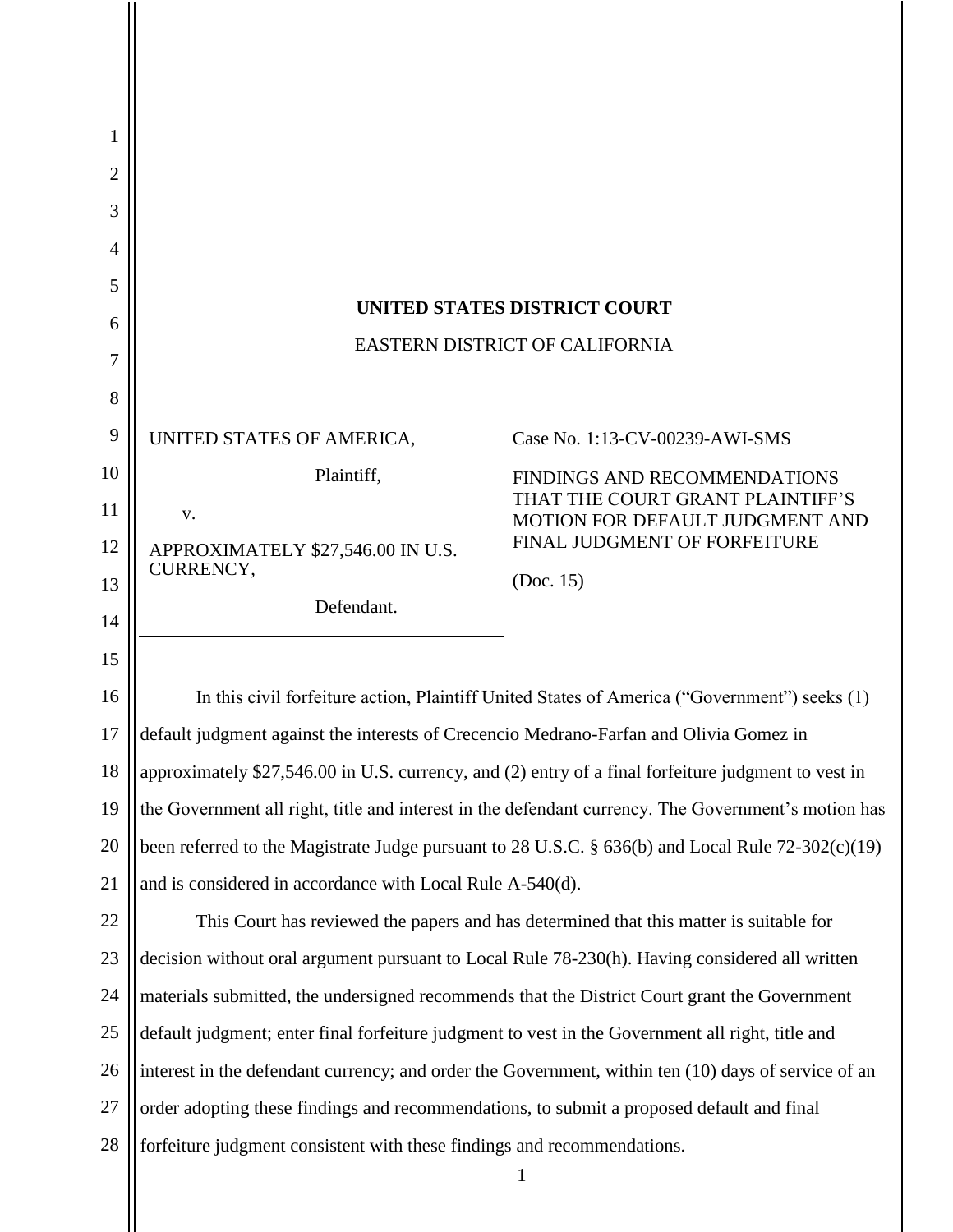# **FACTUAL BACKGROUND<sup>1</sup>**

The case arises from an investigation into a Kern County marijuana cultivation and trafficking organization. The agencies involved included Immigration and Customs Enforcement (ICE), Homeland Security Investigations (HSI), the California Department of Fish and Game (DFG), Kern County Sheriff's Office, and other law enforcement.

In approximately May and June of 2012, a DFG warden together with the U.S. Forest Service began an investigation into a marijuana cultivation site in the area of Faye Canyon, approximately 3.1 miles north of the intersection of Highway 178 and Fay Canyon Road in Weldon, Kern County, California. Surveillance at the location observed a Jeep Cherokee with license plate 6TQH004 (hereafter "the Jeep"), at the cultivation site on numerous occasions. A registration search determined the vehicle to be a 2002 Jeep registered to Francisco Barraza Rivas. Surveillance also observed a Crown Victoria at the marijuana cultivation location on several occasions.

During the investigation a traffic stop was conducted on the Jeep for speeding 75 miles per hour in a 60 miles per hour zone. The driver and only occupant of the Jeep was Barraza Rivas, who was unlicensed. A second warden observed a large black bag in the rear compartment of the vehicle. Following the stop, aerial surveillance by DFG observed the Jeep travel to 1426 Pearl Street in Bakersfield, California when a sedan similar to a Crown Victoria also arrived. The aerial surveillance observed two subjects remove two large bags from the rear of the Jeep and place them in the sedan. The sedan then drove to 1404 Pearl Street, Bakersfield, California.

21 22 23 24 25 26 27 The investigation also determined by other means that 1404 Pearl Street was possibly associated with illegal marijuana cultivation, through its connection to Drug Trafficking Organization (DTO) suspect Ignacio Perez Gomez a.k.a. Ignacio "Nacho" Gomez (hereafter "Gomez"). Gomez was previously the subject of a 2009 marijuana cultivation investigation and as a DTO leader involved in growing and selling marijuana grown on public lands in Kern and Tulare counties, and he was known to have maintained a residence at that address in 2009. More recently, Gomez had been associated with an active supply drop point for a suspected marijuana grow which

28

These facts were derived from the Government's application and from the Court's records.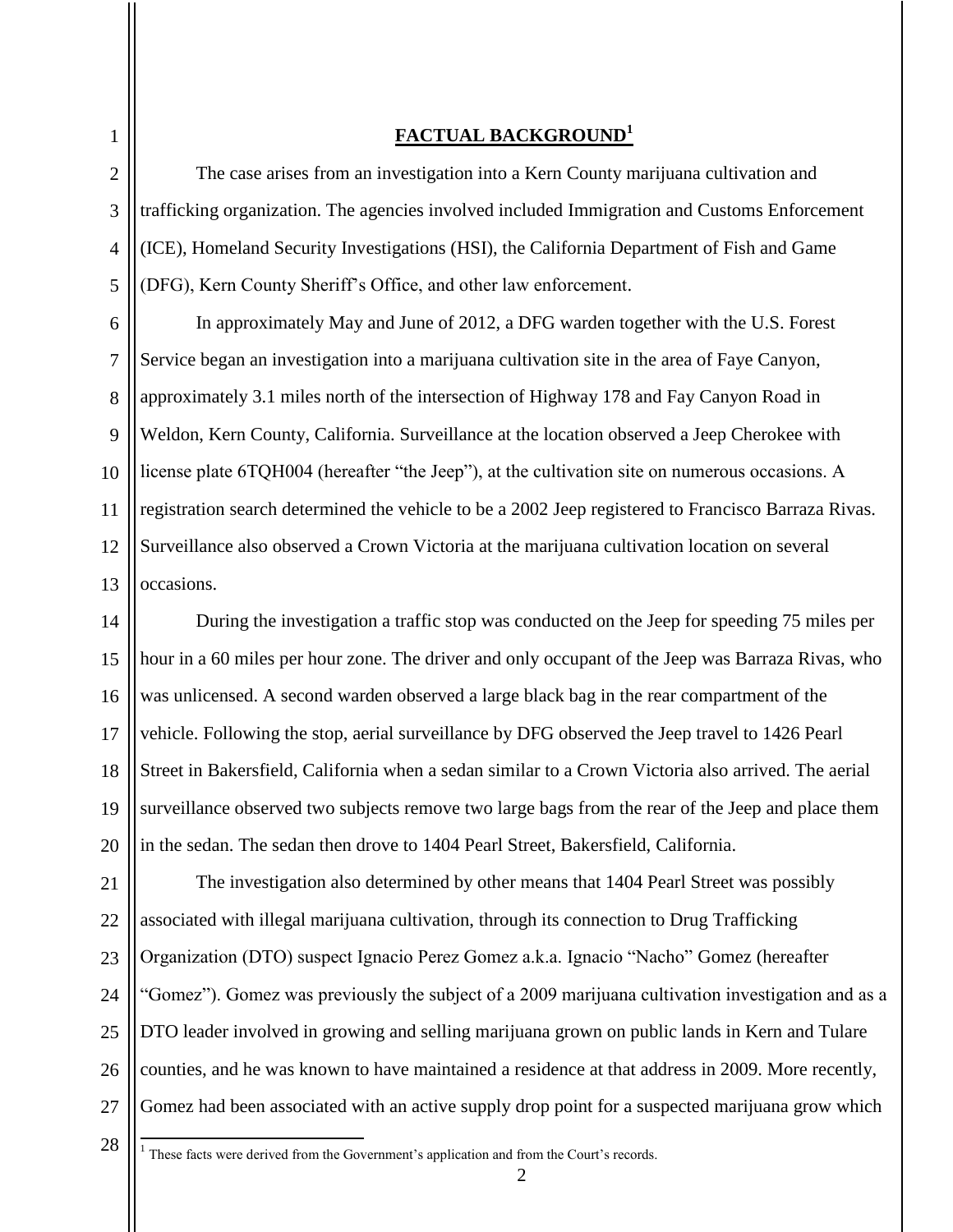1  $\mathfrak{D}$ 3 4 5 6 had been discovered in April 2012 at Highway 178 at Lilly Canyon. Surveillance observed individuals loading supplies to the site. On June 27, 2012, an active pursuit of Gomez took place after he was observed in a 2000 Ford Expedition at the drop point. Gomez fled on foot. The following day, Gomez' wife reported him as missing and provided a cell phone number for Gomez, indicating that they lived at 900 Pearl Street, Bakersfield, California. On June 29, 2012, 6,535 marijuana plants were eradicated from the Lilly Canyon site.

7 8 9 10 11 12 13 On August 3, 2012, DFG executed a state search warrant at the address of 1404 Pearl Street with the assistance of special agents from HSI Bakersfield and members of other units. One adult male, one adult female, and five children were encountered at the residence. The male was identified as Crecencio Medrano-Farfan (hereafter "Medrano") who did not speak English. An additional HSI special agent arrived to translate and read Medrano his Miranda rights. Medrano waived his right to remain silent and was questioned by a game warden, as witnessed by an ICE agent.

14 15 16 17 18 19 20 21 22 23 24 25 26 27 28 Medrano stated that he had been renting the residence for six years and that only the detained subjects lived there. Two months prior, his wife's nephew, Pablo Gomez, had lived in the outbuilding behind the house. Since then, no one else except for the residents of the house had access to the outbuilding. Medrano stated that he did not have any knowledge of marijuana cultivation or marijuana sales, and that marijuana never entered his residence. Medrano later recanted this statement and said that a man identified as Franscisco "Pancho" Barraza, (a.k.a. Francisco Barraza Rivas) had paid him to store marijuana cultivation supplies in the outbuilding. Medrano stated that Barraza lives five houses down at 1426 Pearl Street, Bakersfield, California and went by the name "Pancho." Medrano stated that Barraza paid him "\$300 twice per month to store fertilizer and other supplies related to the marijuana cultivation totaling approximately \$2,000." Medrano said that two or three weeks prior, Barraza had stored two black bags that had a strong odor of marijuana. They were stored on the floor of the outbuilding in plain sight. Medrano said that was the only time Barraza had stored something like that at the residence. Medrano claimed no knowledge of the sedan or Crown Victoria that was observed delivering bags to his residence.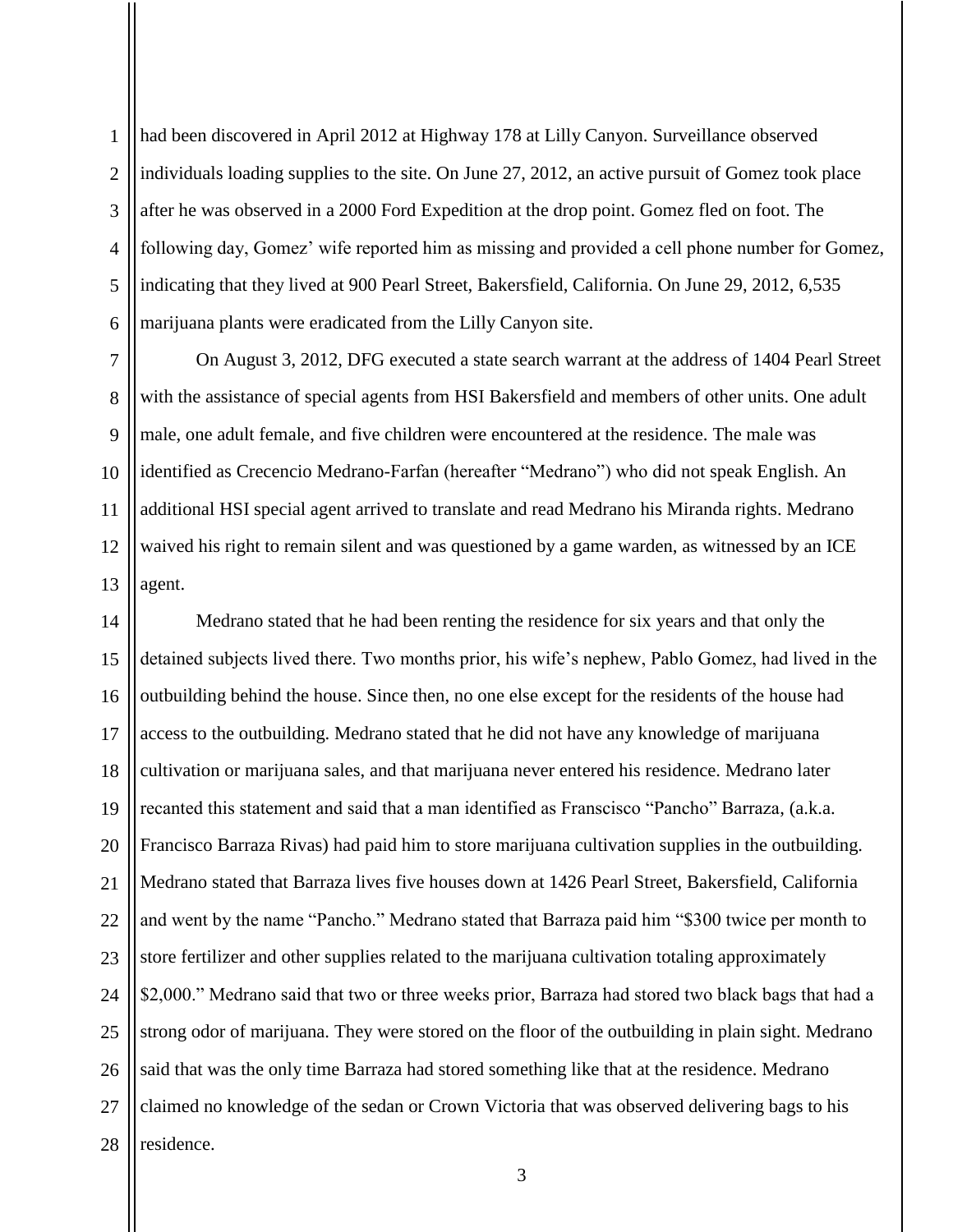1

Medrano said that he did not know where the marijuana cultivation occurred. He stated that a knee and back injury prevented him from going to the mountains, or the cultivation site. He further stated that he did not know anyone else involved in Barraza's operation and initially stated that he did not know Gomez. Medrano admitted that Barraza approached Medrano about storing things in the outbuilding, and then admitted knowing Gomez and knowing that he was involved in marijuana cultivation. Medrano stated that Gomez was not directly involved in the cultivation at Fay Canyon.

8 9 10 11 12 13 14 15 16 17 18 19 20 21 22 23 24 25 26 27 A game warden collected all of the seized items at the residence. He seized four dried opium poppy pods, a PR24 side handled baton commonly issued to and used by law enforcement, a black bag containing a "Capri Sun" box of ammunition, two gun cases, one of which contained a Stag Arms Stag – 15, 5.56mm (.223 caliber) assault rifle with three 30-round magazines and one 10-round magazine. One of the 30-round magazines was stamped "RESTRICTED LAW ENFORCEMENT/GOVERNMENT USE ONLY." In the second gun case was a Marlin lever action 30-30 rifle and a handgun magazine for a Glock Model 19 and handgun magazine for a Colt .380. *Id*. Also above the ceiling on the west wall was a white plastic bag, which contained a glass smoking pipe commonly, used to smoke methamphetamine. In Medrano's bedroom, the warden located various indicia, including a list of names connected to the 1404 Peal address, and the defendant currency: two stacks of \$100 bills with a JPMorgan Chase Bank band around each stack labeled "\$10,000," dated June 5, 2012, wrapped in a gray sweater; a plastic bag containing \$7,500 broken down into six stacks, each wrapped in a rubberband; and \$46 of loose cash. The warden also located a gold necklace wrapped in an ace bandage depicting Jesus Malverde, a celebrated "folk saint" in Mexico and the United States, worshipped by those involved in drug trafficking. Medrano stated that he paid \$5,000 for the necklace and that he purchased the firearms with the intention to resell them for profit. Medrano admitted that he was aware that possessing the firearms was illegal. Medrano also stated that the baton was left at the residence by friends who stole it from a security guard during a fight. A phone seized from Medrano's residence contained photos of marijuana plants, which match the photos located on another phone seized from the marijuana garden in Fay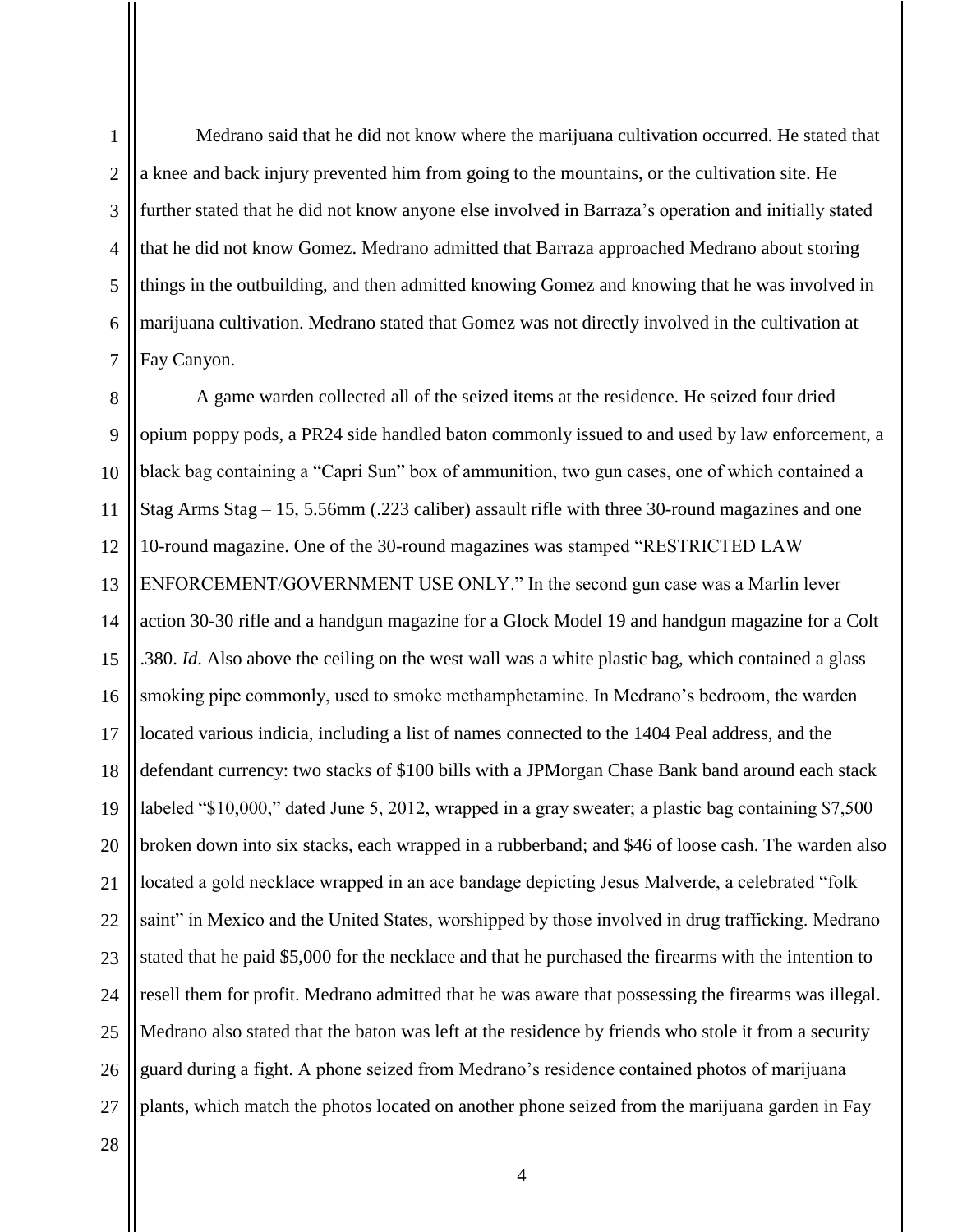Canyon. The warden also located a digital scale located in the room where Medrano was encountered.

3 4 5 6 7 8 9 10 11 A second ICE agent interviewed Medrano in the backyard of the residence. Medrano claimed that he had approximately \$28,000 in currency in the residence that was from a workers' compensation claim award he received eight months ago from an injury sustained working for Vidal Bros. in Shafter, California. Medrano further stated that he collected food stamps for his children, and had been unemployed for approximately three years. Medrano stated that he received a total award of \$48,700 and claimed the following expenditures: Rent of \$650 per month for eight months, groceries of \$500 per month for eight months, a \$1,700 refrigerator purchase, a \$10,000 vehicle purchase (Medrano pointed to a truck parked at the residence when making this statement), a \$3,000 vehicle engine purchase, and \$3,000 given to his mother.

12 13 14 Olivia Gomez, Medrano's wife, stated that Medrano received a worker's compensation award in 2011 for between \$40,000 and \$50,000 and that the money was used to pay bills, rent, and for the purchase of two vehicles.

15 16 17 18 19 20 During execution of the warrant, a Kern County Sheriff's Department deputy and drug detection canine, "Bob," conducted a sniff search of the defendant currency. Three identical bags were placed on the ground approximately 15 feet apart from each other. The canine handler was not told which of the bags contained the defendant currency. Bob alerted to the center bag, indicating the presence of the odor of narcotics; Bob did not alert to either of the other two bags. The center bag contained the defendant currency.

21 22 23 Medrano was arrested and charged in the Superior Court of California in *People v. Crecencio Medrano-Farfan*, case number BF143372A, for illegal possession of firearms and ammunition.

24 25 According to Employment Development Department records, there is no reported income for either Medrano or his wife Olivia Gomez for the past five years.

26

1

 $\mathfrak{D}$ 

## **PROCEDURAL BACKGROUND**

27 28 On February 14, 2013, the Government filed its complaint for forfeiture *in rem*, alleging that \$27,546.00 of defendant currency was subject to forfeiture to the Government under 21 U.S.C.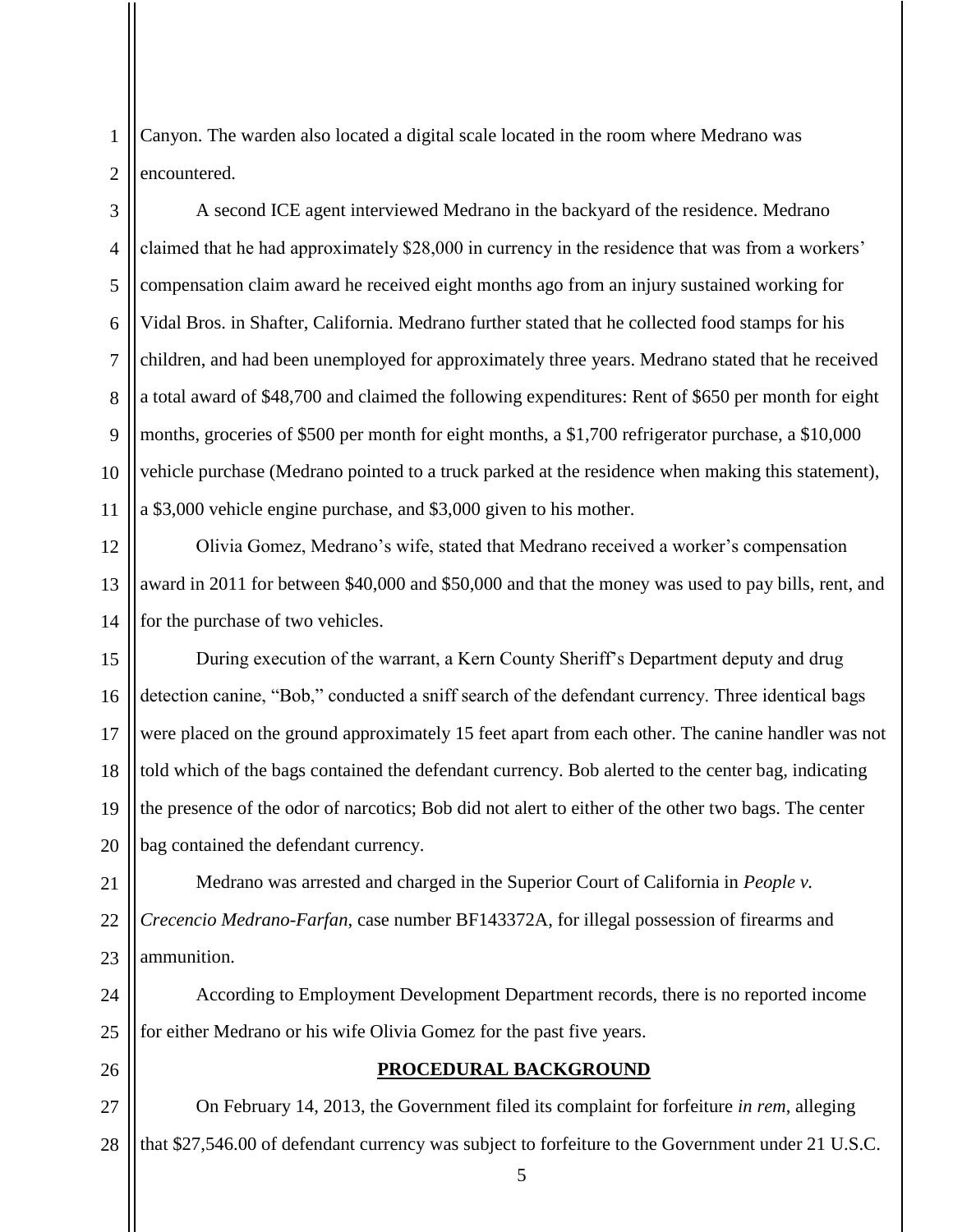§ 881(a)(6) because it was derived from proceeds traceable to one or more violations of 18 U.S.C. § 841, *et seq*. On April 25, 2013, based on the complaint's allegations, the Clerk of the Court issued a Warrant for Arrest of Articles In Rem for the Defendant Currency. The warrant was executed on April 29, 2013.

Public notice of the action and the arrest of the defendant currency were published via the official internet government forfeiture site www.forfeiture.gov for at least 30 consecutive days. Publication in a manner consistent with Local Rule 500(d) via Supplemental Rule G(4)(a) was made beginning March 12, 2013, and proof of such publication was filed with the Court on April 26, 2013.

10 11 12 13 14 15 16 17 18 19 20 In addition to providing notice by publication, the United States also caused notice to be delivered to various individuals with a suspected potential interest in the defendant currency in a manner reasonably likely to reach them, as follows. On April 29, 2013, Crecencio Medrano-Farfan was personally served with copies of the Verified Complaint for Forfeiture *In Rem*, Order re Clerk's Issuance of Warrant for Arrest, Warrant for Arrest of Articles *In Rem*, Order Setting Mandatory Scheduling Conference, Notice of Availability of Voluntary Dispute Resolution, Notice of Availability of a Magistrate Judge, and notice of forfeiture letter dated April 26, 2013, at his last known address of incarceration at the Lerdo Jail in Kern County located at 17645 Industrial Farm Road, Bakersfield, California.On April 26, 2013, Olivia Gomez was served with copies of the above-listed documents by first class mail and certified mail, tracking no. 7006-2760-0000-0500- 9413. The certified return receipt card was signed on May 6, 2013 by Pablo Gomez.

21 22 23 24 25 26 27 As part of the Government's Requests for Entry of Default, the United States Attorney declared under penalty of perjury that on information and belief, neither Crecencio Medrano-Farfan nor Olivia Gomez was in the military service or was an infant or incapacitated person. There have been no claims filed by or on behalf of Crecencio Medrano-Farfan or Olivia Gomez to the defendant currency and the time for any person or entity to file a claim and answer has expired. *See*  Rule G(5) of the Supplemental Rules for Admiralty or Maritime Claims and Asset Forfeiture Actions. Accordingly, pursuant to Rule 55(a) of the Federal Rules of Civil Procedure, on July 5,

28

1

2

3

4

5

6

7

8

9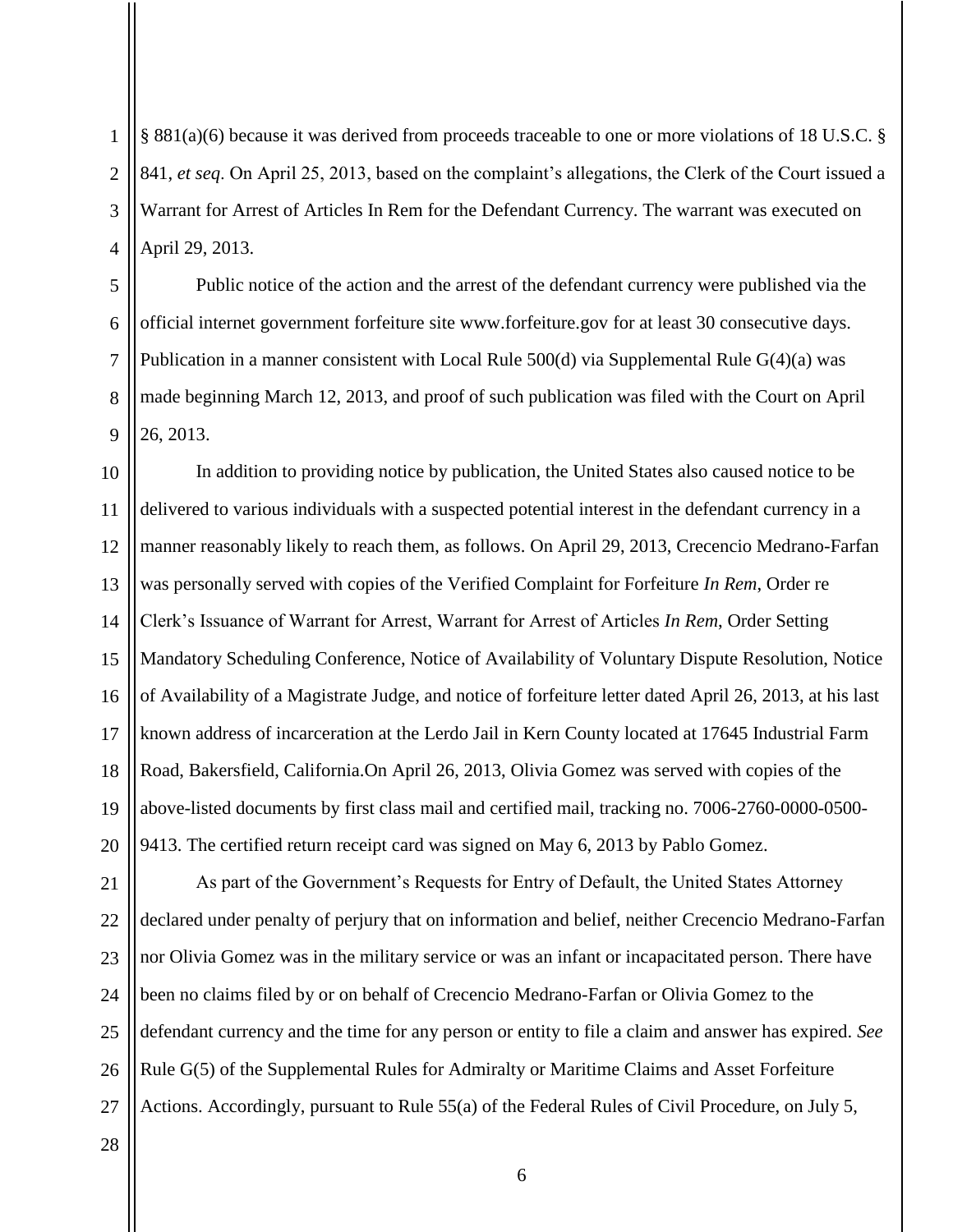2013, Clerk's Certificates of Entry of Default were entered against Crecencio Medrano-Farfan and Olivia Gomez.

The United States now seeks entry of a default judgment against Crecencio Medrano-Farfan or Olivia Gomez, and the entry of a Final Judgment of Forfeiture vesting all right, title, and interest in the defendant currency to the United States.

### **DISCUSSION**

## **I. Sufficiency of the Complaint**

1

2

3

4

5

6

7

8 9 10 11 12 13 The Government contends that the allegations set forth in the verified complaint for Forfeiture In Rem and the cited facts provide ample grounds for forfeiture of the defendant currency. A complaint's sufficiency is one factor for consideration in deciding whether to grant default judgment. *Eitel v. McCool*, 782 F.2d 1470, 1471-72 (9th Cir. 1986). Money or other things of value are subject to forfeiture if they are derived from proceeds traceable to one or more violations of 18 U.S.C. § 841, *et seq*. 21 U.S.C. § 881(a)(6).

14 15 16 17 18 19 20 21 22 23 24 The Government's verified complaint alleges that the defendant currency is subject to forfeiture since it was derived from proceeds traceable to one or more violations of 18 U.S.C. § 841, *et seq.* 21 U.S.C. § 881(a)(6). As set forth above and in the verified complaint, the defendant currency was seized on August 3, 2013, in Bakersfield, California. The complaint meets the requirements of Rule G of the Supplemental Rules for Admiralty or Maritime Claims and Asset Forfeiture Actions, Federal Rules of Civil Procedure, in that it is verified; states the grounds for subject matter jurisdiction, in rem jurisdiction, and venue; describes the property seized and the circumstance of its seizure; and identifies the relevant statutes. In the absence of assertion of interests in the defendant currency, this Court is not in a position to question the facts supporting its forfeiture. As alleged, the facts set forth a sufficient connection between the defendant currency and illegal drug activity to support a forfeiture.

#### 25 **II. Notice Requirements**

26 27 The Fifth Amendment's Due Process Clause prohibits the Government from taking property without due process of law. Individuals whose property interests are at stake are entitled to notice

28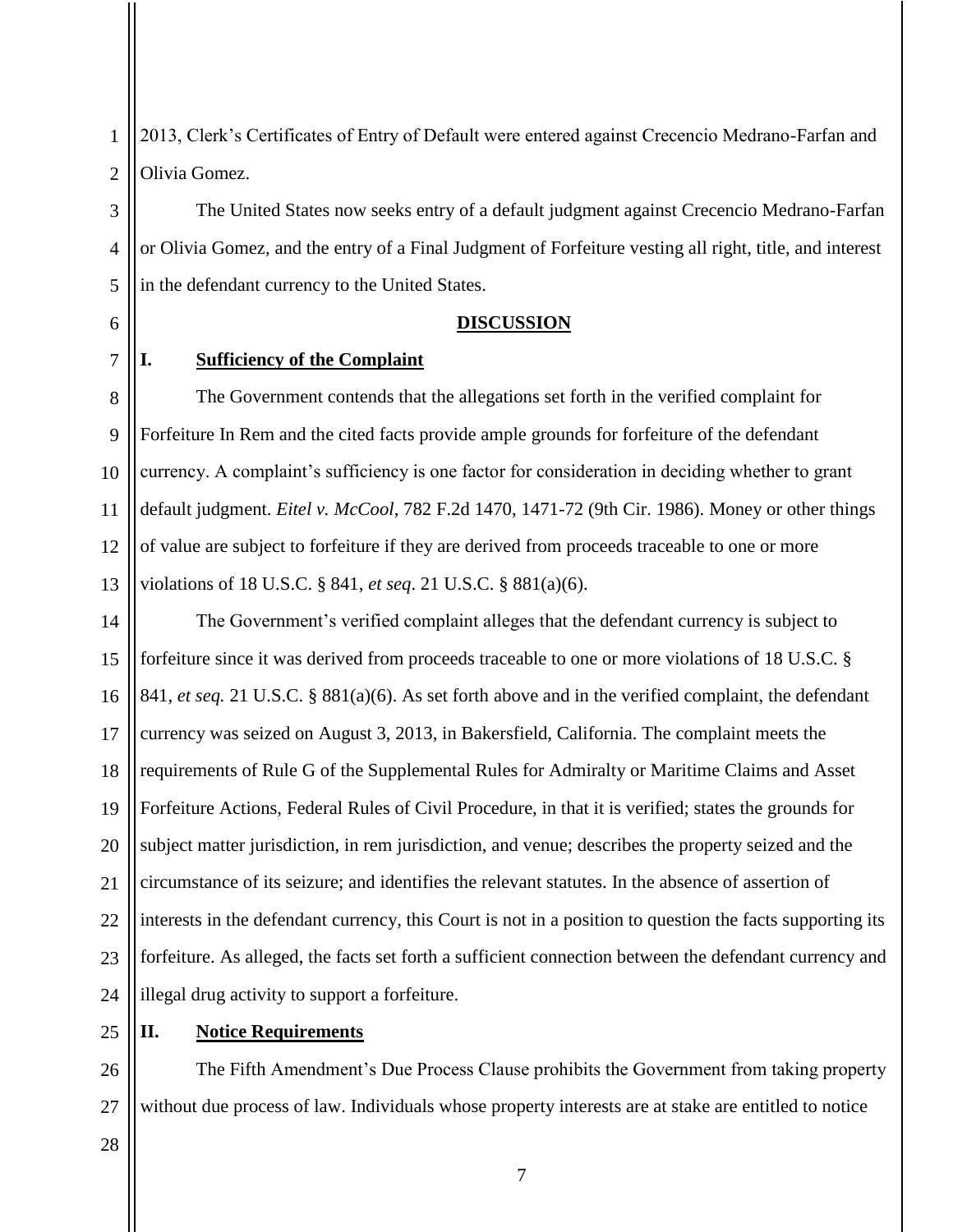and an opportunity to be heard. The requisite notice was provided to Crecencio Medrano-Farfan and Olivia Gomez.

### **A. Notice by Publication**

4 5 6 7 8 9 10 11 12 Supplemental Rule G(4) provides that in lieu of newspaper publication, the Government may publish notice "by posting notice on an official government forfeiture site for at least 30 consecutive days." Local Admiralty and In Rem rules further provide that the Court shall designate by order the appropriate vehicle for publication. Local Rules A-530 and 83-171. On April 25, 2013, this Court authorized publication of the forfeiture action via the internet forfeiture website www.forfeiture.gov for at least thirty days. According to the Government's Declaration of Publication (Doc. 6), a Notice of Civil Forfeiture was published on the internet site for thirty days beginning on March 12, 2013. Accordingly, the Government satisfied the requirements for notice to Crecencio Medrano-Farfan and Olivia Gomez by publication.

13

1

2

3

## **B. Personal Notice**

14 15 16 17 18 19 20 21 22 23 24 When the Government knows the identity of the property owner, due process requires "the Government to make a greater effort to give him notice than otherwise would be mandated by publication." *United States v. Real Property*, 135 F.3d 1312, 1315 (9th Cir. 1998). In such cases, the Government must attempt to provide actual notice by means reasonably calculated under all circumstances to apprise the owner of the pendency of the forfeiture action. *Dusenbery v. United States*, 534 U.S. 161, 168 (2002) (*quotations omitted*). *See also Mullane v. Central Hanover Bank & Trust Co.*, 339 U.S. 306, 315 (1950) (requiring such notice "as one desirous of actually informing the absentee might reasonably adopt to accomplish it"). "Reasonable notice, however, requires only that the government attempt to provide actual notice; it does not require that the government demonstrate that it was successful in providing actual notice." *Mesa Valderrama v. United States*, 417 F.3d 1189, 1197 (11thCir. 2005).

25 26 27 28 Supplemental Rule  $G(4)(b)$  mirrors this requirement, providing for notice to be sent by means reasonably calculated to reach the potential claimant. Local Rule A-540 also requires that a party seeking default judgment in an action in rem demonstrate to the Court's satisfaction that due notice of the arrest of the property has been given both by publication and by personal service of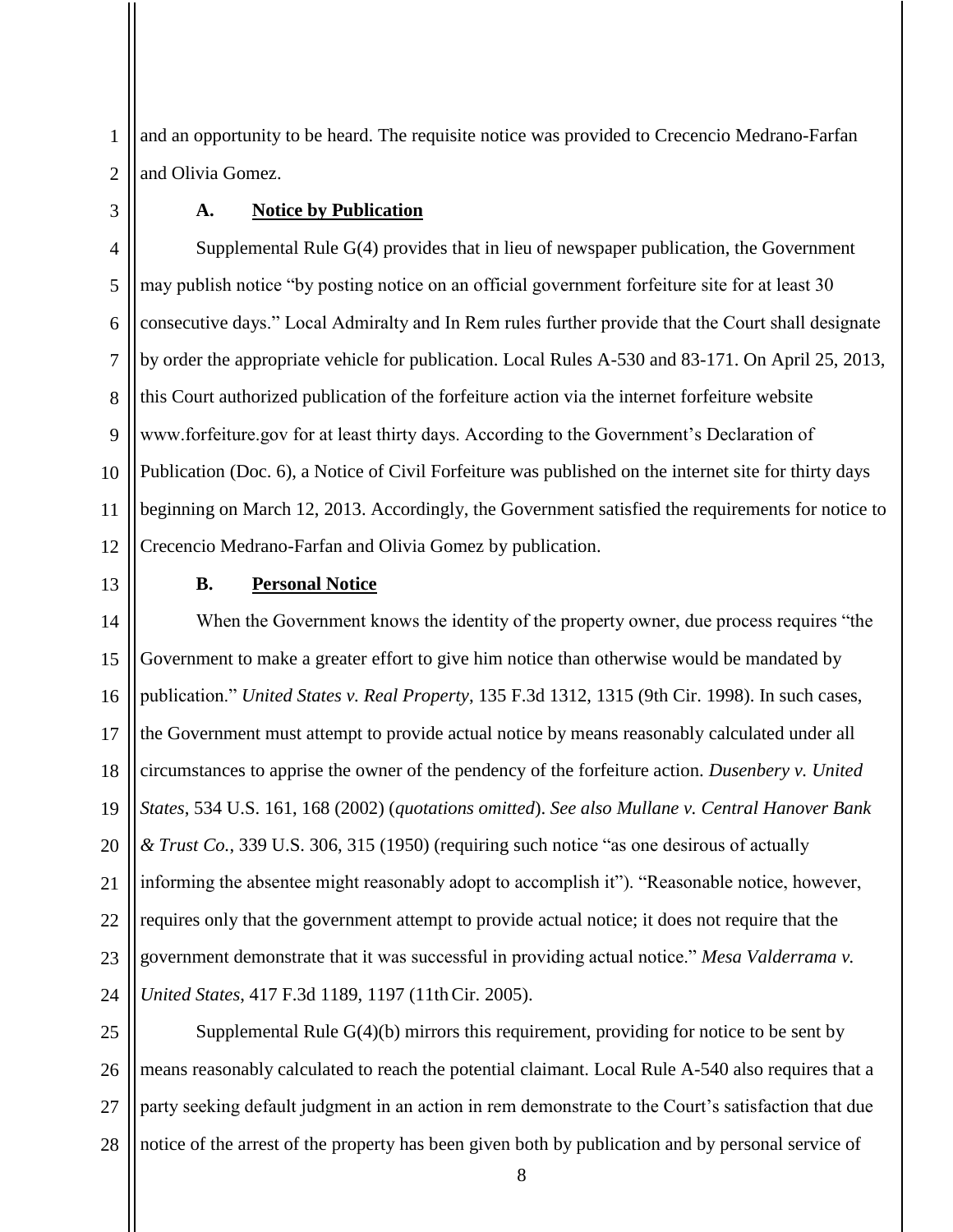1  $\mathfrak{D}$ 3 4 5 6 7 8 9 10 11 the person having custody of the property, or if the property is in the hands of a law enforcement officer, by personal service on the person who had custody of the property before its possession by a law enforcement agency or officer. Notice must also be provided by personal service or certified mail, return receipt requested, on every other person who has appeared in the action and is known to have an interest in the property, provided that failure to give actual notice to such other person may be excused upon a satisfactory showing of diligent efforts to provide notice without success. L.R. A-540(a). Notwithstanding the Supplemental Rules and L.R. A- 540(a), the Government provides sufficient notice when the notice complies with the requirements of F.R.Civ.P. 4. *See*  F.R.Civ.P. 4(n)(1) (providing that when a federal statute authorizes forfeiture, "[n]otice to claimants of the property shall then be sent in the manner provided by statute or by service of a summons under this rule").

12 13 14 15 Here, Crecencio Medrano-Farfan was personally served by mail at his last known address of incarceration on April 29, 2013. On April 26, 2013, Olivia Gomez was served by first class mail and certified mail. The certified return receipt card was signed on May 6, 2013 by Pablo Gomez. Accordingly, both individuals received actual notice.

16

## **C. Failure to File Claim or Answer**

17 18 19 20 21 22 23 Supplemental Rule G(5) requires any person who asserts an interest in or right against the defendant currency to file a claim with the Court within 35 days after service of the Government's complaint or 30 days after the final publication of notice. Supplemental R.  $G(4)(b) \& (5)$ . Failure to comply with the procedural requirements for opposing the forfeiture precludes a person from establishing standing as a party to the forfeiture action. *Real Property*, 135 F.3d at 1317. The Clerk of Court properly entered default against Crecencio Medrano-Farfan and Olivia Gomez on July 5, 2013.

24

## **D. Default Judgment**

25 26 27 28 The Government seeks judgment against the interests of Crecencio Medrano-Farfan and Olivia Gomez and final forfeiture judgment to vest in the Government all right, title and interest in the defendant currency. The Supplemental Rules do not set forth a procedure to seek default judgment in rem. Supplemental Rule A provides, "The Federal Rules of Civil Procedure also apply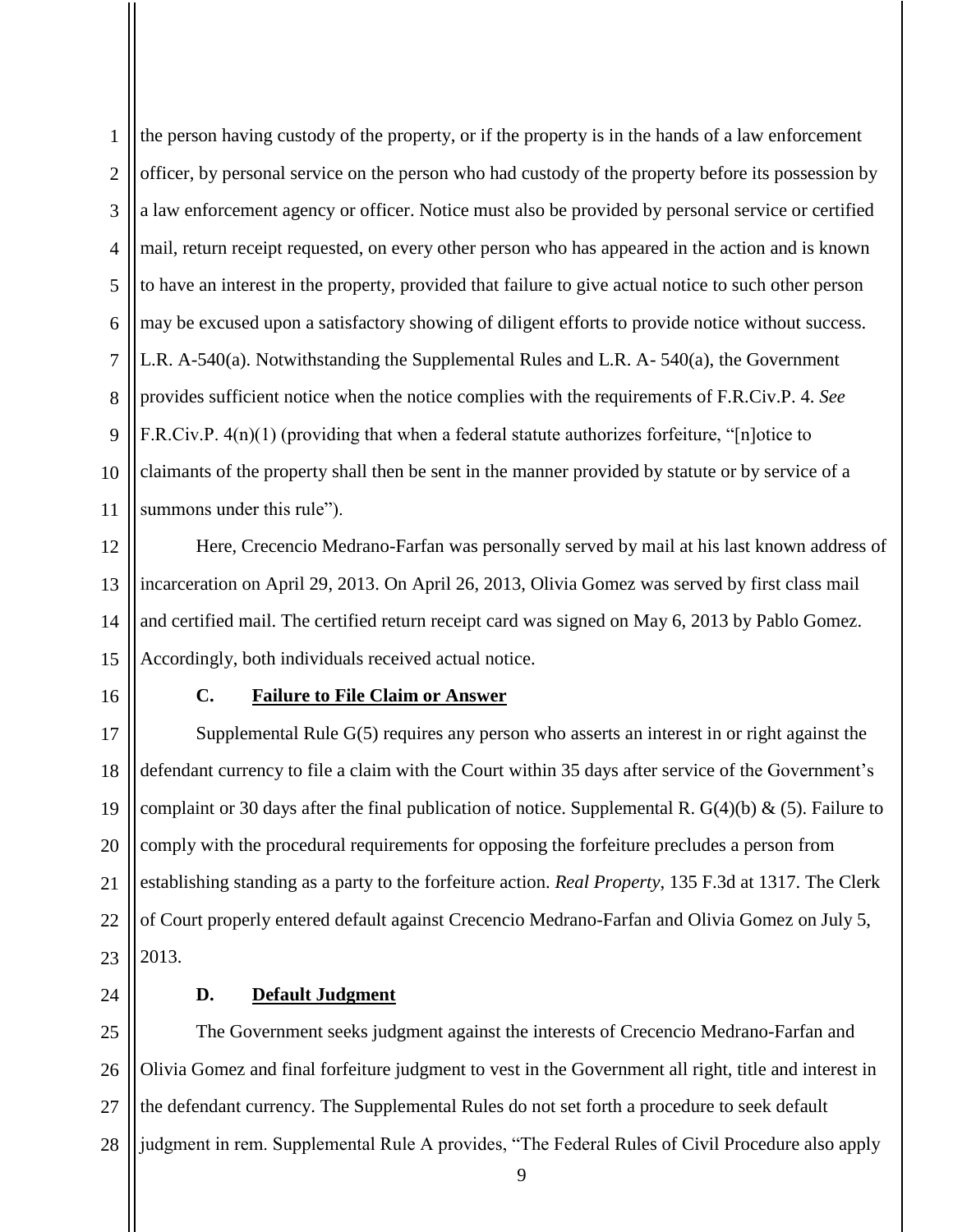$\mathfrak{D}$ to the foregoing proceedings except to the extent that they are inconsistent with these Supplemental Rules."

3 4 5 6 7 Pursuant to the Federal Rules of Civil Procedure, default entry is a prerequisite to default judgment. "When a party against whom a judgment for affirmative relief is sought has failed to plead or otherwise defend, and the failure is shown by affidavit or otherwise, the clerk must enter the party's default." F.R.Civ.P. 55(a). Generally, the default entered by the clerk establishes a defendant's liability.

> Rule 55 gives the court considerable leeway as to what it may require as a prerequisite to the entry of a default judgment. The general rule of law is that upon default the factual allegations of the complaint, except those relating to the amount of damages, will be taken as true.

*TeleVideo Systems, Inc. v. Heidenthal*, 826 F.2d 915, 917-18 (9th Cir. 1987) (*internal citations and quotation marks omitted*).

1

8

 $\mathbf Q$ 

10

11

12 13 14 15 16 17 18 19 20 21 22 23 24 25 26 27 28 10 As noted above, the Government properly obtained default entries against the interests of Crecencio Medrano-Farfan and Olivia Gomez. There is no impediment to default judgment sought by the Government against them. The Government properly seeks judgment against the interests of the entire world, that is, a final forfeiture judgment to vest in the Government all right, title, and interest in the defendant currency. "A judgment in rem affect the interests of all persons in designated property . . . . [T]he plaintiff is seeking to secure a pre-existing claim in the subject property and to extinguish or establish the nonexistence of similar interests of particular persons." *Hanson v. Denckla*, 357 U.S. 235, 246 n. 12 (1958). Because of the defaults of Crecencio Medrano-Farfan and Olivia Gomez the Government is entitled to a final forfeiture judgment. **RECOMMENDATIONS** In light of the reasons discussed above, this Court recommends that 1. The District Court grant Plaintiff United States of America default judgment against the interests of Crecencio Medrano-Farfan and Olivia Gomez; 2. The Clerk of Court enter final forfeiture judgment to vest in Plaintiff United States of America all right, title and interest in the defendant currency; and 3. The District Court order Plaintiff United States of America, within ten (10) days of service of an order adopting these findings and recommendations, to submit a proposed